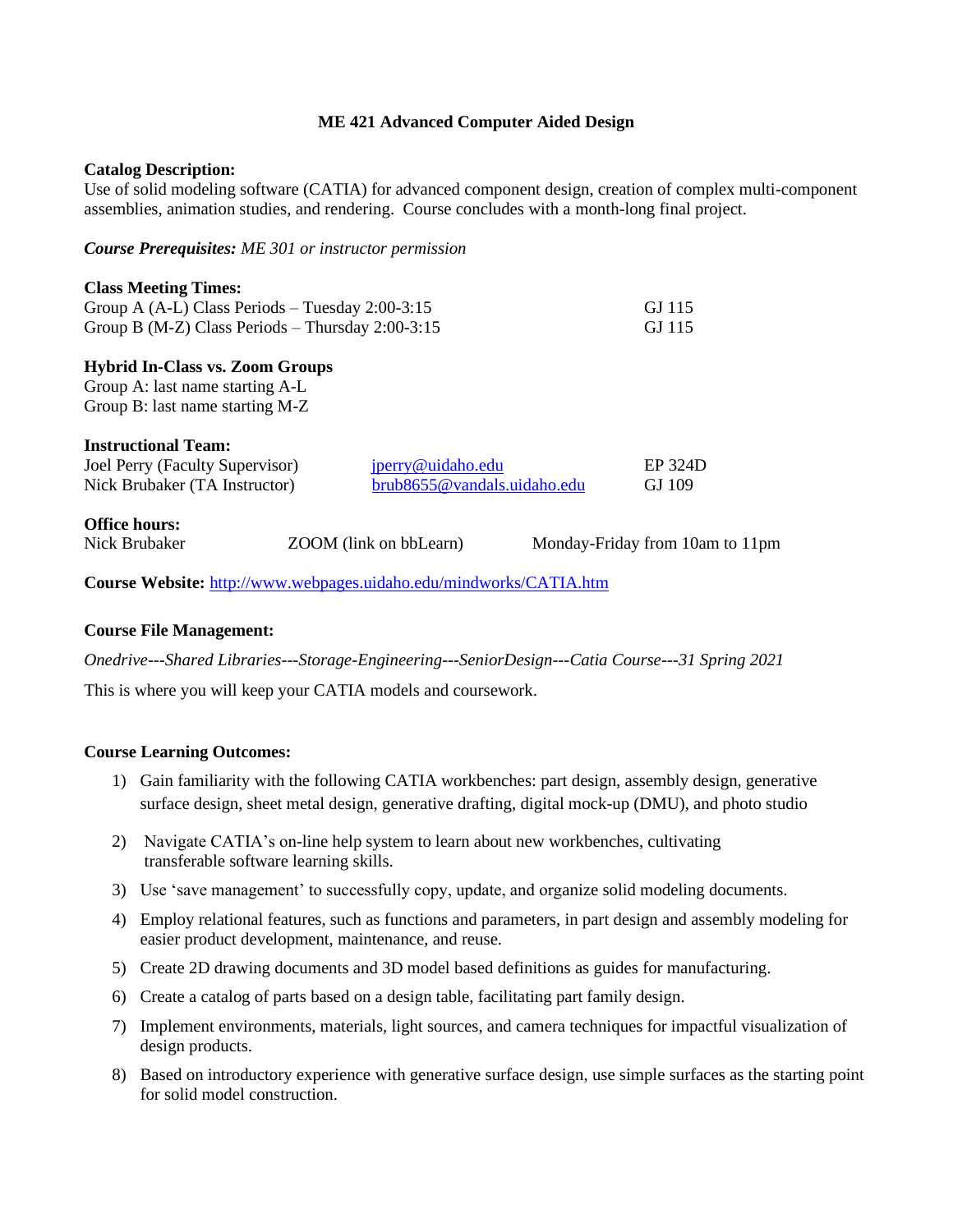- 9) Create accurate Finite Element models and test the analysis software's capabilities.
- 10) Advance organization knowledge about design realization, design analysis, design visualization, or design for manufacturing by creating/updating electronic learning objects (videos, quick references, tutorials, and exemplar designs) for future use by yourself and other students.

### **Course Activities:**

This course introduces you to concepts and tools for producing solid models and engineering drawing packages using CATIA. The knowledge, skills, and perspectives you develop will greatly enhance your senior design experience and will be highly marketable in the engineering workplace, including summer internships. The first sessions of the course will help you transition from Solidworks to CATIA. The following sessions examine special features of CATIA that are useful in the modern manufacturing workplace. There are no hourly exams in this class, and hence problem sets and projects will constitute the majority of your grade. Class preparation is important for getting the most out of your lab time. As such, a portion of your grade is based on quizzes that review contents of a set of student-authored instructional videos that have been specially created for this course. Nearly all assignments are individual, but there will be a team-based, major synthesis project at the end of the course. Outcomes of synthesis projects along with ongoing senior design projects will be shown publicly at the December Design Snapshot. By organizing your course work throughout the term in the 'Catia Course' folder on OneDrive, you will develop an electronic resource that can be a valuable reference in future design activities as well as in job interviews.

### **Hybrid Course Approach:**

This course will be both in person and online. The class will be split into 2 groups half of the class will be on Tuesday and the other half will be on Thursday, with the whole class moving to an all online format for the final project. Determination of Tuesday or Thursday attendance is made alphabetically based on last name.

| <b>Hybrid Meetings</b> |                |                 |  |  |  |
|------------------------|----------------|-----------------|--|--|--|
|                        | <b>Tuesday</b> | <b>Thursday</b> |  |  |  |
| <b>Group A</b>         | In-person      | via Zoom        |  |  |  |
| <b>Group B</b>         | via Zoom       | In-person       |  |  |  |

# **Group A: students with last names A-E Group B: students with last names F-Z**

**October 19-November 2:** Online/Hybrid team/instructor meetings will take place during 10-15 minute intervals with each team. Final project assignments and meeting timeslots TBD by October 16.

**November 30-December 11:** The University of Idaho will switch to all online course delivery after the Fall Recess and for the remainder of the semester. We will continue holding team/instructor meetings via Zoom.

#### **Course Grading:**

## **40% Assignments**

• *Homework Exercises*

### **15% Quizzes**

• *There will typically be a quiz before and in each class period*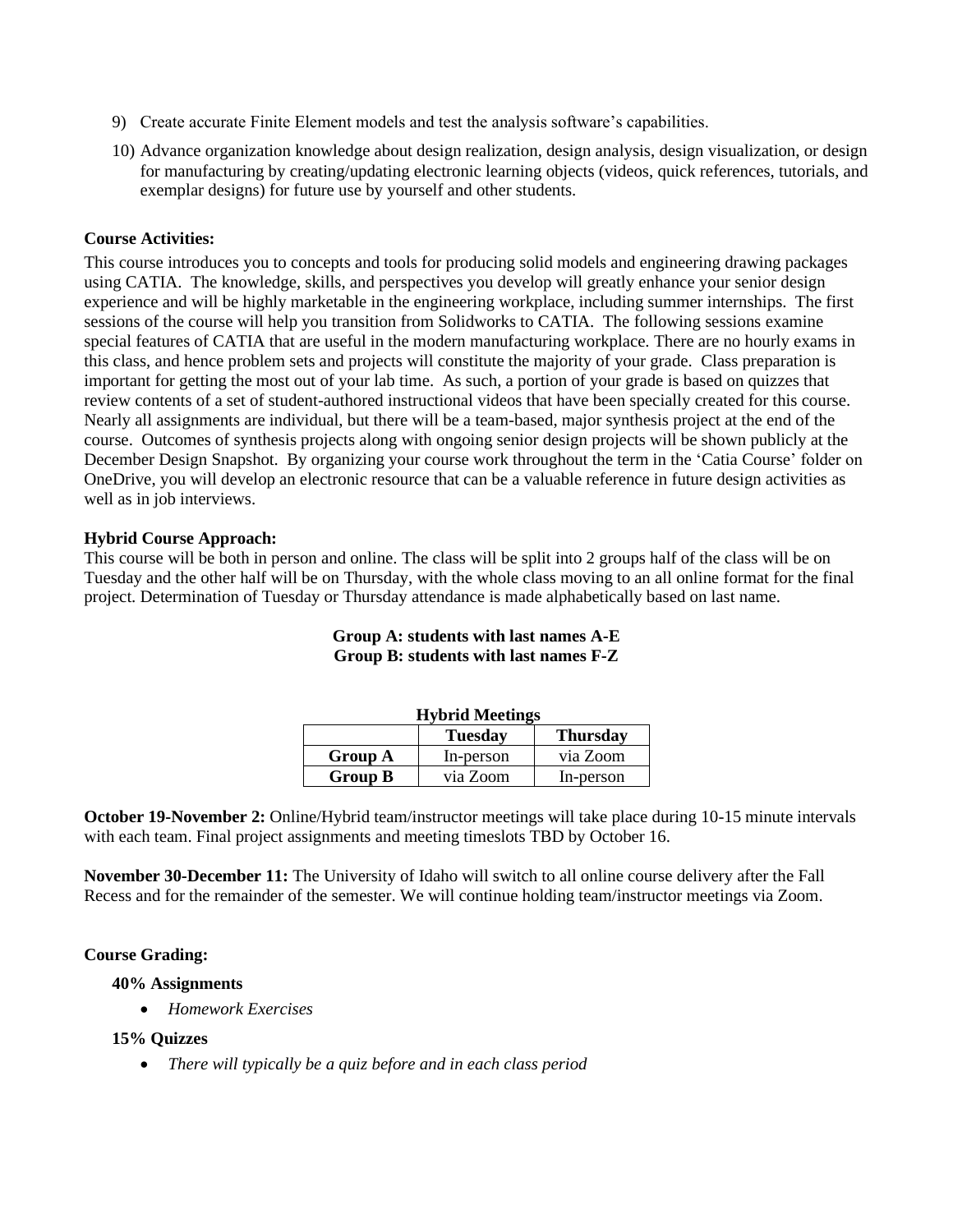## **45% Final Project**

- *Snapshot Day Powerpoint Display*
- *Project-Specific Deliverables (stored electronically)*
- *Lessons Learned/Course Assessment*

| <b>Score</b> | <b>Attributes</b>                                          |  |  |
|--------------|------------------------------------------------------------|--|--|
|              | Exemplary, insightful, worthy of sharing with entire class |  |  |
|              | Complete, correct, long-term reference value to self       |  |  |
|              | Complete, minor errors, limited reference value to self    |  |  |
|              | Incomplete, major errors, no supporting documentation      |  |  |
|              | <b>Submitted late, must complete</b>                       |  |  |

*Rubric for Scoring Quizzes/Assignments/Project Elements:*

**Grade of 'A' corresponds to average on semester work above 3.20 Grade of 'B' corresponds to average on semester work between 2.6 and 3.19 Grade of 'C' corresponds to average on semester work between 2.0 and 2.59 Grade of 'F' corresponds to average on semester work less than 2.0**

## **Healthy Vandals Policies:**

It is a longstanding tradition that Vandals take care of Vandals, and we all do our best to look out for the Vandal Family. These simple precautions go a long way in reducing the impact of coronavirus on our campuses and in our communities. With everyone engaging in these small actions, we can continue to participate in our vibrant campus culture where we are able to learn, live, and grow. Please bookmark the [University of Idaho Covid-19 webpage](https://www.uidaho.edu/vandal-health-clinic/coronavirus) and visit it often for the most up-to-date information about the U of I's response to Covid-19.

- 1. **Daily Symptom Monitoring and In-Person Class Attendance.** Evaluate your own health status before attending in-person classes and **refrain from attending class in-person if you are ill, if you are experiencing any of the [known symptoms of coronavirus,](https://www.cdc.gov/coronavirus/2019-ncov/symptoms-testing/symptoms.html) or if you have tested positive for COVID-19 or have been potentially exposed to someone with COVID-19**.
	- If you display symptoms and/or test positive, you should quarantine following the CDC's [recommendations.](https://www.cdc.gov/coronavirus/2019-ncov/if-you-are-sick/steps-when-sick.html) Do not return to class until you meet the [CDC's requirements.](https://www.cdc.gov/coronavirus/2019-ncov/if-you-are-sick/end-home-isolation.html?CDC_AA_refVal=https%3A%2F%2Fwww.cdc.gov%2Fcoronavirus%2F2019-ncov%2Fprevent-getting-sick%2Fwhen-its-safe.html)
	- If you have been exposed but are asymptomatic, you should stay home for 14 days from last exposure if you remain asymptomatic, adhering to the [CDC's requirements.](https://www.cdc.gov/coronavirus/2019-ncov/if-you-are-sick/end-home-isolation.html?CDC_AA_refVal=https%3A%2F%2Fwww.cdc.gov%2Fcoronavirus%2F2019-ncov%2Fprevent-getting-sick%2Fwhen-its-safe.html)

If you miss an in-person class session, you may be able to attend via Zoom and access course materials on BbLearn. Documentation (a doctor's note) for medical excuses is not required; instead, email me to make arrangements to submit any missed work and make plans to use Zoom and/or online course materials to stay current with the course schedule.

2. **Face Coverings.** All faculty, staff, students and visitors across all U of I locations must use face coverings whenever in any U of I buildings. **You are required to wear a face covering over your nose and mouth in this classroom at all times**.